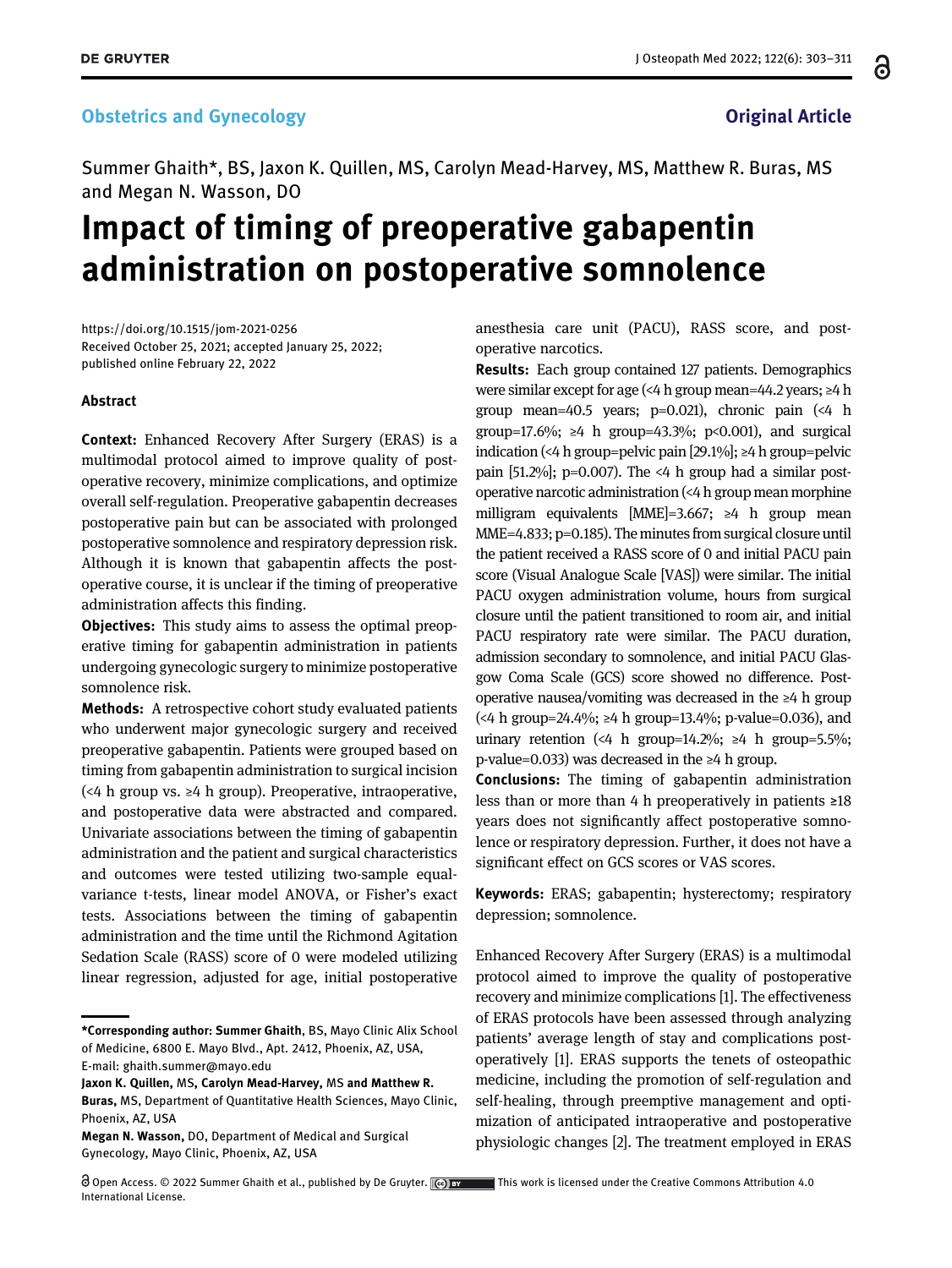supports the interrelationship between all aspects of the body unit. Elements of ERAS protocols include, but are not limited to, patient education, patient optimization prior to admission, timing of oral intake of fluids and solids, nausea/vomiting prophylaxis, multimodal analgesia, and day of surgery ambulation [3[–](#page-7-2)5].

ERAS protocols have narcotic-sparing effects by implementing multimodal analgesia with the incorporation of preemptive analgesia, systemic medications, and regional and neuraxial analgesia [\[4](#page-7-3)]. Acetaminophen, gabapentinoids, and nonsteroidal anti-inflammatory drugs are examples of non-narcotic drugs administered preoperatively to decrease narcotic consumption [\[3](#page-7-2)]. Specifically, preoperative gabapentin has shown to have narcotic-sparing effects and decreases postoperative pain in patients undergoing major gynecologic surgery [6–[11](#page-7-4)]. Furthermore, patients who underwent minimally invasive gynecologic surgery who were administered gabapentin were found to have earlier ambulation, higher patient satisfaction, and earlier discharge from the hospital [11–[13](#page-8-0)].

Gabapentin is an anticonvulsant that binds calciumdependent ion channels with antinociceptive and antihyperalgesic properties [[9\]](#page-7-5). Specifically, gabapentin is utilized for chronic pain syndromes, such as neuropathic pain, and for seizure control [\[9,](#page-7-5) [10,](#page-8-1) [14](#page-8-2)]. Side effects include dizziness, diplopia, and ataxia [\[4](#page-7-3)]. When utilized perioperatively, it has also been associated with increased postoperative somnolence [[9,](#page-7-5) [15](#page-8-3)] and respiratory depression [\[16](#page-8-4)]. Specifically, some ERAS protocols have discontinued the use of gabapentin in their protocols due to the Food and Drug Administration warning of respiratory depression from gabapentinoids, specifically when taken with central nervous system depressants and for geriatric patients or patients with renal impairments [[17](#page-8-5)]. Gabapentin alone does not cause respiratory depression; however, in combination with opioids and specific patient characteristics, there is some evidence of respiratory depression [[16](#page-8-4)]. Because of this potential interaction leading to adverse outcomes, some ERAS protocols have suspended the use of gabapentin.

Although it is known that gabapentin affects the postoperative course, it is unclear if the timing of preoperative administration affects this finding. The peak plasma concentration of gabapentin is known to occur approximately 2–3 h after administration [[18\]](#page-8-6). This study aims to assess the optimal preoperative timing for gabapentin administration in patients undergoing gynecologic surgery to minimize the risk of prolonged postoperative somnolence. The primary outcome was measured by the time from surgical closure to a Richmond Agitation Sedation Scale (RASS) score of 0. Secondary outcomes included

the postoperative anesthesia care unit (PACU) stay duration, unplanned admission, and endpoints related to sedation, respiration, and pain.

# Methods

After obtaining approval from the Mayo Clinic Institutional Review Board (IRB number: 20-003782), a retrospective cohort chart review was completed. The electronic health records (EHRs) of patients ≥18 years old who received preoperative gabapentin and underwent major gynecologic surgery (benign, oncologic, and urogynecologic procedures) between March 2018 and November 2020 were identified. Major gynecologic surgery was defined as a surgical procedure that required entrance into the peritoneal cavity (laparotomy, laparoscopy, and robotic and vaginal surgeries). Patients were grouped based on the timing from gabapentin administration to surgical incision (less than 4 h vs. four or more hours). Medical, surgical, and anesthesia records were reviewed. Preoperative, intraoperative, and postoperative data were abstracted and compared.

The demographic data abstracted included age, weight, height, menopause status, race/ethnicity, chronic narcotic use, chronic gabapentin use, and chronic pain status. Race/ethnicity was selfdesignated by patients utilizing the hospital-predetermined classifications of: American Indian or Alaska Native; Asian; Black or African American; Hispanic or Latino; Native Hawaiian or Other Pacific Islander; White; or Other. Race/ethnicity were assessed solely to describe the patient demographics in this study. The surgical data abstracted included surgical indication, surgical approach, procedure performed, time of first incision, time of closure, surgical duration, and estimated blood loss. The time of the gabapentin administration was recorded. Per institutional ERAS protocol, patients aged 18–59 were given 600 mg of gabapentin, and patients aged 60 years and older received 300 mg of gabapentin. Preoperative, intraoperative, and postoperative narcotic consumption were abstracted. Narcotic administration was converted to IV morphine milligram equivalents (MME) [\[19\]](#page-8-7). The PACU data abstracted included variables that were utilized collectively as surrogate markers of somnolence. These included vital signs, RASS scores, oxygen administration, Glasgow Coma Scale (GCS) scores, unplanned hospital admission, dizziness, nausea/vomiting, urinary retention, and duration of PACU stay. Postoperative nausea and vomiting were recorded if they were subjectively reported in the patient's medical record.

A sample size of 254 patients with 127 patients in each group was estimated to provide power of 80% or greater, assuming a mean somnolence recovery time of 90 min in the more than or equal to 4 h gabapentin group, 150 min in the less than 4 h gabapentin group, a standard deviation of 150 min, and a significance level of 5%. This sample size allowed for a missing data rate of 10%. Patients were identified starting in March 2018 and continued until 127 patients were reached in each group. Patients were excluded if they did not have both a gynecologic surgery and preoperative gabapentin administration.

The data were analyzed to determine if there was a difference in patient-oriented outcomes among individuals taking gabapentin within 4 h of surgery or more than 4 h of surgery. This cutoff was based on the typical time intervals with patients self-administering gabapentin at home vs. receiving gabapentin in the preoperative unit. Associations were tested utilizing two-sample equal-variance t-tests or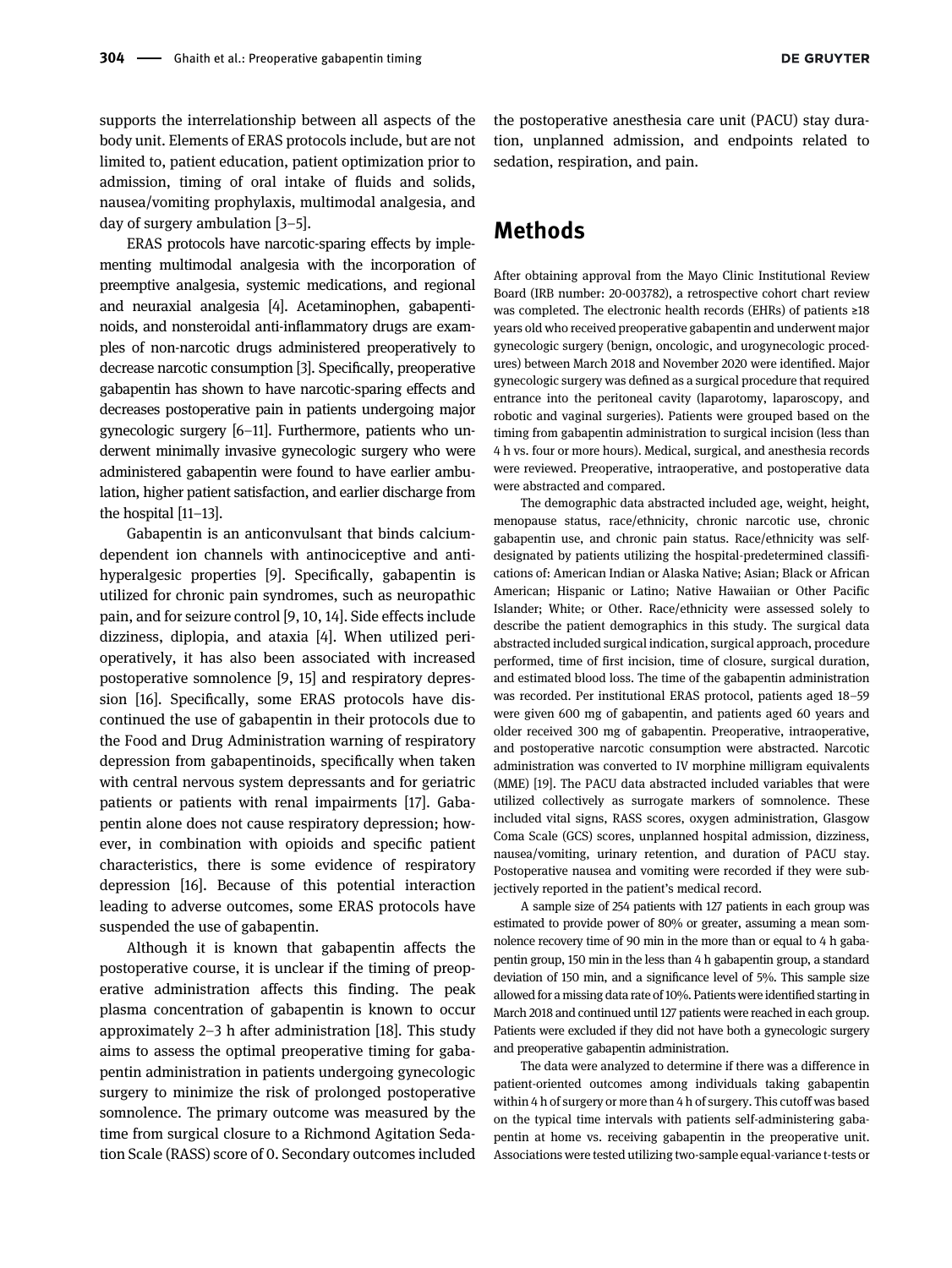linear model ANOVA for continuous variables, or Fisher's exact tests for categorical variables. Associations between the time from taking gabapentin to the time of first incision and the time until RASS score of 0 were modeled utilizing linear regression, adjusting for age, initial PACU RASS score, and postoperative narcotics (MME). Statistical analysis was performed utilizing R version 4.0.3.

## Results

A total of 254 patients were included. Gabapentin was administered less than 4 h prior to skin incision for 127 patients (50.0%) (<4 h group) and four or more hours in 127 patients (50.0%) (≥4 h group). Demographics were similar between the groups with the exception of age (<4 h group mean=44.2; ≥4 h group=mean 40.5; p=0.021), chronic pain (<4 h group=17.6%, n=22; ≥4 h group=43.3%, n=55; p<0.001), and surgical indication (<4 h group=pelvic pain [29.1%, n=37]; ≥4 h group=pelvic pain (51.2%, n=65); p=0.007). Surgical approach was minimally invasive in 78.0% (n=99) of patients in <4 h group and 88.2% (n=112) of patients in ≥4 h group. Hysterectomy was the most frequent procedure performed (<4 h group=50.4%, n=64;  $\geq 4$  h group=49.6%, n=63), followed by excision of endometriosis (<4 h group=27.6%, n=35; ≥4 h group=55.1%, n=70). Details of demographics and surgical characteristics are summarized in [Table 1.](#page-3-0)

Narcotic administration preoperatively (p=0.111) and intraoperatively ( $p=0.237$ ), and postoperatively ( $p=0.185$ ) were similar between the two groups. Oxycodone and hydromorphone were administered less frequently in the <4 h group (31.5%, n=40 and 29.9%, n=38, respectively) than in the ≥4 h group (48.8%, n=62 and 44.9%, n=57) (p=0.007 and 0.019 respectively). Preoperative, intraoperative, and postoperative medications are outlined in [Table 2](#page-4-0).

The minutes from surgical closure until the time the patient received a RASS score of 0 (<4 h group mean [SD] =163.5 [117.9] min, ≥4 h group mean [SD]=143.9 [100.4] min, p=0.168) and initial PACU pain score (VAS) were similar for both groups (p=0.245). The initial PACU oxygen administration volume (p=0.678), hours from surgical closure until the patient transitioned to room air (p=0.679), and initial PACU respiratory rate (p=0.913) were similar between the two groups. The mean PACU stay duration did not show a statistical difference with the less than 4 h group duration of stay of 250.1 min compared to 240.1 min in the more than 4 h group (p=0.449). Unplanned admission secondary to excessive somnolence was uncommon in both groups, with one instance (0.8%) in the less than 4 h group and two instances  $(1.6\%)$  in the more than 4 h group (p=1.00). The initial PACU GCS score (p=0.473) showed no statistically

significant difference between the two groups. Postoperative dizziness had no significant difference between the two groups; however, postoperative nausea/vomiting (<4 h group=24.4%, n=31; ≥4 h group=13.4%, n=17;  $p=0.036$ ) and urinary retention (<4 h group=14.2%, n=18; ≥4 h group=5.5%, n=7; p=0.033) were both decreased in the 4 h or more group. [Table 3](#page-5-0) compares the postoperative clinical outcomes by time of taking gabapentin to time of first incision.

After controlling for age, initial PACU RASS score, and postoperative narcotics use, patients took on average 0.105 min less (95% CI: 0.232 min less to 0.021 min more) to achieve a RASS score of 0 for every increase of 1 min between taking gabapentin to the time of first incision  $(p=0.10)$ . However, this finding was not statistically significant. Controlling for time from taking gabapentin to time of first incision, initial PACU RASS score, and postoperative narcotics use, patients took on average 2.983 min more (95% CI: 2.675 min less to 8.640 min more) to achieve a RASS score of 0 for every five-year increase in age, although this difference was not statistically significant (p=0.30). Results for the linear regression for the outcome of time until RASS score of 0 are outlined in [Table 4.](#page-6-0)

Minutes from closure until time achieved a RASS score of 0 stratified by indication of surgery showed the indication of abnormal bleeding took the greatest amount of time (median, 155). This was followed by pelvic pain (median, 134), cancer (median, 129), other (median, 128), and finally, prolapse  $(\text{median}, 95.50)(p=0.85)$ . [Table 5](#page-6-1) reports the summary of time until RASS score of 0 by surgical indication.

# Discussion

This retrospective chart review demonstrated that the timing of preoperative gabapentin administration as part of the ERAS protocol prior to gynecologic surgeries does not have a significant effect on postoperative somnolence, GCS scores, or pain VAS scores. Further, this study found that gabapentin does not have a significant effect on respiratory depression when given as part of the ERAS protocol for gynecologic surgeries. This finding is important in light of a recent study stating that some ERAS protocols are discontinuing the use of gabapentin due to the risk of respiratory depression [[17](#page-8-5)].

This study shows that the timing of gabapentin does not affect postoperative somnolence. Previous studies have found an increased risk of sedation with preoperative gabapentin [[9,](#page-7-5) [15\]](#page-8-3). It has been hypothesized that receiving gabapentin four or more hours prior to surgery would decrease the risk of postoperative sedation. However, this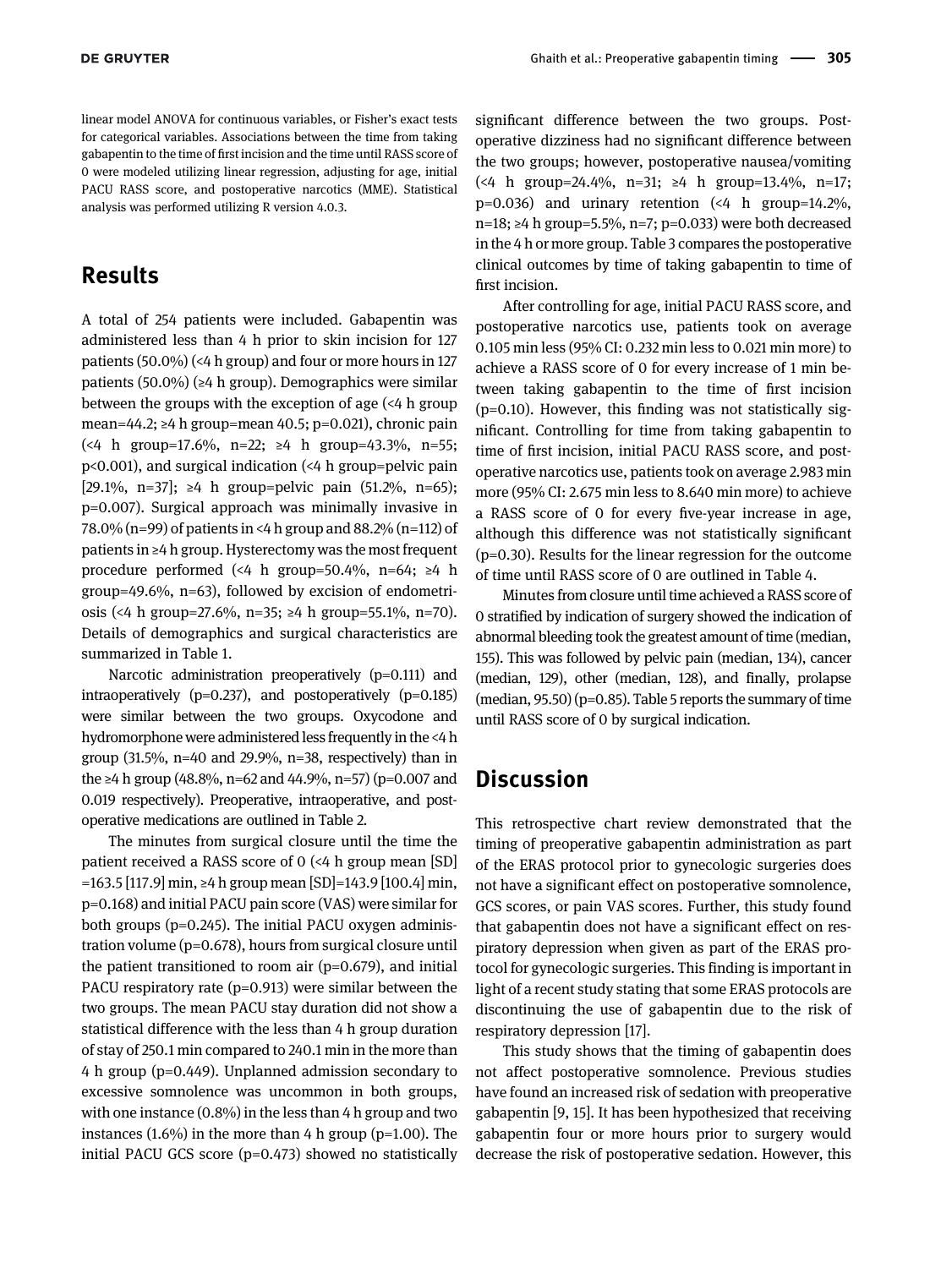<span id="page-3-0"></span>Table 1: Demographics and surgical characteristics by time from taking gabapentin to time of first incision.

|                                           | <4 h (n=127)         | $\geq 4$ h (n=127)   | p-Value |
|-------------------------------------------|----------------------|----------------------|---------|
| Age, years                                |                      |                      | 0.021   |
| Mean, SD                                  | 44.2 (13.3)          | 40.5(12.1)           |         |
| Median (Q1, Q3)                           | 43.0 (35.0, 53.0)    | 38.0 (31.0, 47.0)    |         |
| Range                                     | 20.0-83.5            | $20.0 - 69.0$        |         |
| Weight, kg                                |                      |                      | 0.414   |
| Mean, SD                                  | 75.5 (18.5)          | 73.6 (18.8)          |         |
| Median (Q1, Q3)                           | 72.1 (63.1, 84.1)    | 68.8 (59.5, 85.5)    |         |
| Range                                     | 43.8-182.0           | 41.5-142.0           |         |
| Height, cm                                |                      |                      | 0.050   |
| Mean, SD                                  | 165.2(6.3)           | 166.7(6.4)           |         |
| Median (Q1, Q3)                           | 165.0 (161.0, 170.2) | 166.4 (162.7, 169.9) |         |
| Range                                     | 152.0-181.9          | 149.7-184.2          |         |
| Body mass index, kg/m <sup>2</sup>        |                      |                      | 0.122   |
| Mean, SD                                  |                      |                      |         |
|                                           | 27.7(6.7)            | 26.4(6.4)            |         |
| Median (Q1, Q3)                           | 26.2 (23.4, 31.5)    | 25.1 (21.7, 30.0)    |         |
| Range                                     | $16.8 - 66.8$        | 14.9-49.0            |         |
| Premenopausal                             | 86 (67.7%)           | 96 (75.6%)           | 0.210   |
| Race/ethnicity                            |                      |                      |         |
| American Indian or Alaska Native          | $0(0.0\%)$           | $0(0.0\%)$           |         |
| Asian                                     | $5(3.9\%)$           | $7(5.5\%)$           |         |
| <b>Black or African American</b>          | $8(6.3\%)$           | $4(3.1\%)$           |         |
| Hispanic or Latino                        | $1(0.8\%)$           | 11 (8.7%)            |         |
| Native Hawaiian or other Pacific Islander | $0(0.0\%)$           | $0(0.0\%)$           |         |
| White                                     | 106 (83.5%)          | 101 (79.5%)          |         |
| Other                                     | $7(5.5\%)$           | $4(3.1\%)$           |         |
| Chronic narcotic use                      | 3(2.4%)              | $4(3.2\%)$           | 0.721   |
| Chronic pain                              | 22 (17.6%)           | 55 (43.3%)           | 0.001   |
| Chronic gabapentin use                    | $4(3.1\%)$           | $8(6.3\%)$           | 0.254   |
| Surgical indication                       |                      |                      | 0.007   |
| Pelvic pain                               | 37 (29.1%)           | 65 (51.2%)           |         |
| Cancer                                    | 18 (14.2%)           | 10 (7.9%)            |         |
|                                           |                      |                      |         |
| Prolapse                                  | 15 (11.8%)           | $8(6.3\%)$           |         |
| Abnormal bleeding                         | 23 (18.1%)           | 20 (15.7%)           |         |
| Other                                     | 34 (26.8%)           | 24 (18.9%)           |         |
| Type of procedure                         |                      |                      | 0.001   |
| Robotic                                   | 59 (46.5%)           | 95 (74.8%)           |         |
| Laparoscopic                              | 40 (31.5%)           | 17 (13.4%)           |         |
| Vaginal                                   | 22 (17.3%)           | $7(5.5\%)$           |         |
| Laparotomy                                | 6(4.7%)              | $8(6.3\%)$           |         |
| Procedure performed                       |                      |                      |         |
| Hysterectomy                              | 64 (50.4%)           | 63 (49.6%)           | 1.000   |
| Excision of endometriosis                 | 35 (27.6%)           | 70 (55.1%)           | 0.001   |
| Cancer staging                            | 11 (8.7%)            | $2(1.6\%)$           | 0.019   |
| Ovarian cystectomy                        | 18 (14.2%)           | 13 (10.2%)           | 0.444   |
| Salpingectomy                             | 59 (46.5%)           | 58 (45.7%)           | 1.000   |
| Salpingo-oophorectomy                     | 30 (23.6%)           | 17 (13.4%)           | 0.052   |
| Prolapse repair                           | 14 (11.0%)           | $8(6.3\%)$           | 0.264   |
| Other                                     | 60 (47.2%)           | 81 (63.8%)           | 0.011   |
| Duration of procedure, h                  |                      |                      | 0.043   |
| Mean, SD                                  |                      | 2.4(1.4)             |         |
|                                           | 2.1(1.3)             |                      |         |
| Median (Q1, Q3)                           | 1.8(1.1, 2.7)        | 2.2(1.5, 2.9)        |         |
| Range                                     | $0.5 - 8.4$          | $0.4 - 9.8$          |         |
| EBL, mL                                   |                      |                      | 0.434   |
| Mean, SD                                  | 93.9 (199.6)         | 78.0 (112.7)         |         |
| Median (Q1, Q3)                           | 50.0 (20.0, 95.0)    | 50.0 (20.0, 100.0)   |         |
| Range                                     | $0.0 - 1800.0$       | $5.0 - 750.0$        |         |

SD, standard deviation.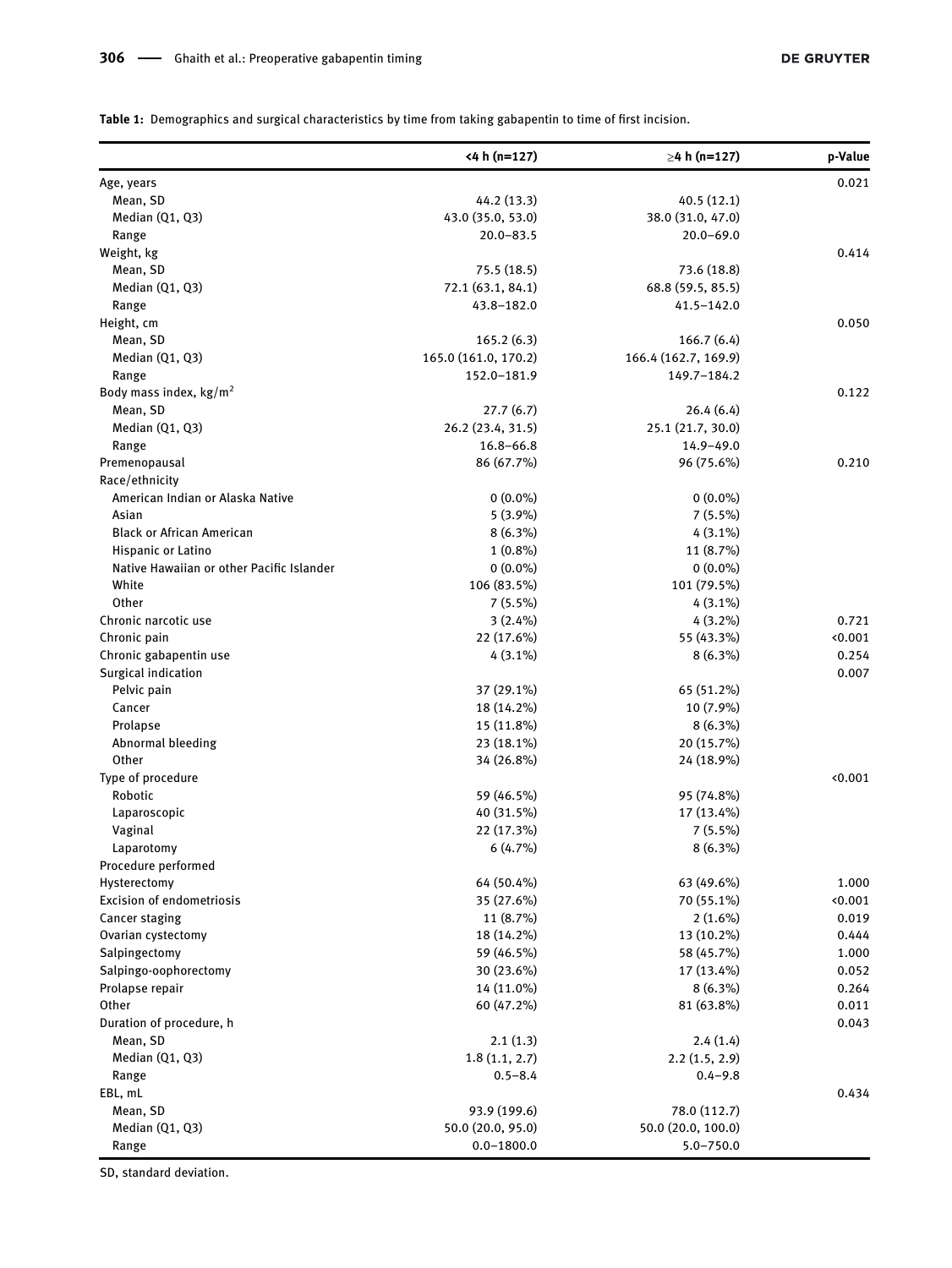<span id="page-4-0"></span>Table 2: Preoperative, intraoperative, and postoperative medications by time from taking gabapentin to time of first incision.

|                               | $<$ 4 h (n=127)     | $\geq 4$ h (n=127)   | p-Value |
|-------------------------------|---------------------|----------------------|---------|
| Preoperative narcotics, MME   |                     |                      | 0.111   |
| Mean, SD                      | 0.220(0.778)        | 0.424(1.207)         |         |
| Median (Q1, Q3)               | 0.025(0.013, 0.025) | 0.025(0.016, 0.025)  |         |
| Range                         | $0.000 - 4.025$     | $0.000 - 7.525$      |         |
| Narcotic meds: dilaudid       | $0(0.0\%)$          | $0(0.0\%)$           |         |
| Narcotic meds: oxycodone      | $0(0.0\%)$          | $1(0.8\%)$           | 1.000   |
| Narcotic meds: hydrocodone    | $0(0.0\%)$          | $0(0.0\%)$           |         |
| Narcotic meds: morphine       | $1(0.8\%)$          | $0(0.0\%)$           | 1.000   |
| Narcotic meds: fentanyl       | 122 (96.1%)         | 122 (96.1%)          | 1.000   |
| Narcotic meds: hydromorphone  | $8(6.3\%)$          | 15 (11.8%)           | 0.189   |
| Narcotic meds: oxymorphone    | $0(0.0\%)$          | $0(0.0\%)$           |         |
| Narcotic meds: tramadol       | $0(0.0\%)$          | $0(0.0\%)$           |         |
| Intraoperative narcotics, MME |                     |                      | 0.237   |
| Mean, SD                      | 0.695(1.393)        | 0.901(1.376)         |         |
| Median (Q1, Q3)               | 0.013(0.000, 0.025) | 0.013(0.000, 2.000)  |         |
| Range                         | $0.000 - 6.400$     | $0.000 - 4.025$      |         |
| Narcotic meds: dilaudid       | $0(0.0\%)$          | $0(0.0\%)$           |         |
| Narcotic meds: oxycodone      | $0(0.0\%)$          | $0(0.0\%)$           |         |
| Narcotic meds: hydrocodone    | $0(0.0\%)$          | $0(0.0\%)$           |         |
| Narcotic meds: morphine       | $0(0.0\%)$          | $0(0.0\%)$           |         |
| Narcotic meds: fentanyl       | 68 (53.5%)          | 52 (40.9%)           | 0.059   |
| Narcotic meds: hydromorphone  | 31 (24.4%)          | 47 (37.0%)           | 0.041   |
| Narcotic meds: oxymorphone    | $0(0.0\%)$          | $0(0.0\%)$           |         |
| Narcotic meds: tramadol       | $0(0.0\%)$          | $0(0.0\%)$           |         |
| Postoperative narcotics, MME  |                     |                      | 0.185   |
| Mean, SD                      | 3.667 (8.054)       | 4.833 (5.726)        |         |
| Median (Q1, Q3)               | 0.019(0.006, 7.506) | 4.006 (0.006, 8.306) |         |
| Range                         | $0.000 - 78.206$    | $0.000 - 46.606$     |         |
| Narcotic meds: dilaudid       | $0(0.0\%)$          | $0(0.0\%)$           |         |
| Narcotic meds: oxycodone      | 40 (31.5%)          | 62 (48.8%)           | 0.007   |
| Narcotic meds: hydrocodone    | $1(0.8\%)$          | $0(0.0\%)$           | 1.000   |
| Narcotic meds: morphine       | $2(1.6\%)$          | $0(0.0\%)$           | 0.498   |
| Narcotic meds: fentanyl       | 97 (76.4%)          | 96 (75.6%)           | 1.000   |
| Narcotic meds: hydromorphone  | 38 (29.9%)          | 57 (44.9%)           | 0.019   |
| Narcotic meds: oxymorphone    | $0(0.0\%)$          | $0(0.0\%)$           |         |
| Narcotic meds: tramadol       | $1(0.8\%)$          | $1(0.8\%)$           | 1.000   |

MME, morphine milligram equivalents; SD, standard deviation.

study shows no significant differences in RASS scores and duration of PACU stay between the two groups. Further, both groups achieved a RASS score of 0 within 2.4–2.7 h, on average, after surgical closure. Both groups were discharged from the PACU within 4–4.17 h, on average, of surgical closure. The protocol at the study institution is to monitor patients following a hysterectomy for a minimum of 4 h in the PACU prior to discharge, indicating that, on average, patients were discharged as early as the protocol allowed. Between both groups, only three patients had an unplanned admission secondary to excessive somnolence. These findings suggest that the risk for postoperative somnolence may not be as high in patients receiving preoperative gabapentin in gynecologic surgeries as previous studies have shown [[9](#page-7-5), [15\]](#page-8-3).

One study of 8,567 patients who underwent laparoscopic surgeries lasting 90 min or longer found that 15.3% of the patients had episodes of respiratory depression when receiving gabapentin preoperatively [\[16\]](#page-8-4). In this study, respiratory depression was evaluated through respiratory rate, liters of oxygen needed, and hours from surgical closure until the patient was transitioned to room air. This study did not find evidence of complicated respiratory depression in either group, indicating that the timing of gabapentin does not cause differences in respiration postoperatively and further illustrates that the risk of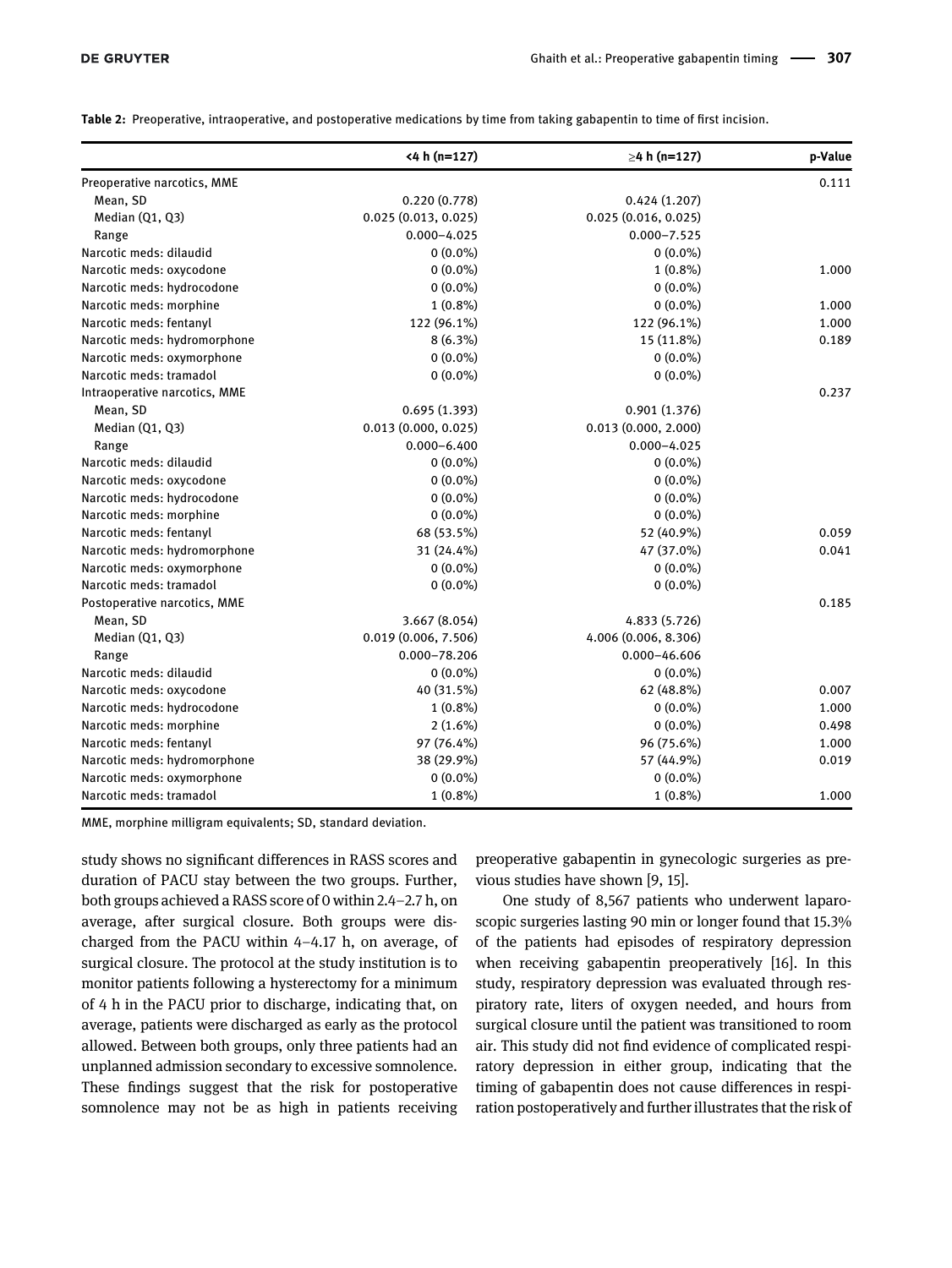<span id="page-5-0"></span>Table 3: Main outcomes by time from taking gabapentin to time of first incision.

|                                                       | <4 h (n=127)               | $\geq$ 4 h (n=127)   | p-Value |
|-------------------------------------------------------|----------------------------|----------------------|---------|
| Minutes from closure until RASS score of 0            |                            |                      | 0.168   |
| Mean, SD                                              | 163.5 (117.9)              | 143.9 (100.4)        |         |
| Median (Q1, Q3)                                       | 142.5 (77.8, 205.8)        | 128.0 (67.5, 193.5)  |         |
| Range                                                 | 11.0-743.0                 | $8.0 - 708.0$        |         |
| Initial PACU RASS score                               |                            |                      | 0.675   |
| Mean, SD                                              | $-1.4(1.0)$                | $-1.4(1.1)$          |         |
| Median (Q1, Q3)                                       | $-1.0$ ( $-1.0$ , $-1.0$ ) | $-1.0$ (-2.0, -1.0)  |         |
| Range                                                 | $-5.0 - 1.0$               | $-5.0 - 3.0$         |         |
| 1 h postoperative RASS score                          |                            |                      | 0.006   |
| Mean, SD                                              | $-0.7(0.5)$                | $-0.6(0.6)$          |         |
| Median (Q1, Q3)                                       | $-1.0$ (-1.0, 0.0)         | $-1.0$ (-1.0, 0.0)   |         |
| Range                                                 | $-2.0 - 0.0$               | $-2.0 - 1.0$         |         |
| Initial PACU pain score VAS                           |                            |                      | 0.245   |
| Mean, SD                                              | 2.6(3.3)                   | 3.1(3.3)             |         |
| Median (Q1, Q3)                                       | 0.0(0.0, 5.0)              | 2.0(0.0, 6.0)        |         |
| Range                                                 | $0.0 - 10.0$               | $0.0 - 10.0$         |         |
| 1 h postoperative pain score                          |                            |                      | 0.170   |
| Mean, SD                                              | 3.8(2.5)                   | 4.2(2.3)             |         |
|                                                       |                            |                      |         |
| Median (Q1, Q3)                                       | 4.0(2.0, 5.0)              | 4.0(3.0, 6.0)        |         |
| Range                                                 | $0.0 - 9.0$                | $0.0 - 10.0$         |         |
| Initial PACU L of O <sub>2</sub>                      |                            |                      | 0.678   |
| Mean, SD                                              | 7.3(2.1)                   | 7.2(1.8)             |         |
| Median (Q1, Q3)                                       | 8.0(6.0, 8.0)              | 8.0(6.0, 8.0)        |         |
| Range                                                 | $2.0 - 15.0$               | $2.0 - 10.0$         |         |
| Initial PACU route                                    |                            |                      |         |
| Nasal cannula                                         | 10 (8.2%)                  | 6(4.8%)              |         |
| Face mask                                             | 111 (91.0%)                | 118 (95.2%)          |         |
| CPAP                                                  | $0(0.0\%)$                 | $0(0.0\%)$           |         |
| ET tube                                               | $1(0.8\%)$                 | $0(0.0\%)$           |         |
| 1 h postop L of $O_2$                                 |                            |                      | 0.586   |
| Mean, SD                                              | 2.6(1.6)                   | 2.5(1.2)             |         |
| Median (Q1, Q3)                                       | 2.0(2.0, 3.0)              | 2.0(2.0, 3.0)        |         |
| Range                                                 | $1.0 - 10.0$               | $1.0 - 10.0$         |         |
| 1 h postoperative route                               |                            |                      |         |
| Nasal cannula                                         | 44 (95.7%)                 | 51 (98.1%)           |         |
| Face mask                                             | $2(4.3\%)$                 | $1(1.9\%)$           |         |
| <b>CPAP</b>                                           | $0(0.0\%)$                 | $0(0.0\%)$           |         |
| ET tube                                               | $0(0.0\%)$                 | $0(0.0\%)$           |         |
| Time from closure until patient on room air, h        |                            |                      | 0.679   |
| Mean, SD                                              | 2.4(2.7)                   | 2.3(2.8)             |         |
| Median (Q1, Q3)                                       | 1.2(0.7, 3.4)              | 1.4(0.7, 2.7)        |         |
| Range                                                 | $0.3 - 12.7$               | $0.1 - 17.7$         |         |
| Initial PACU respiratory rate                         |                            |                      | 0.913   |
| Mean, SD                                              | 15.5(4.5)                  | 15.5 (4.0)           |         |
| Median (Q1, Q3)                                       | 15.0 (12.5, 18.0)          | 15.5 (13.0, 17.0)    |         |
| Range                                                 | $7.0 - 28.0$               | $5.0 - 28.0$         |         |
| 1 h postoperative respiratory rate                    |                            |                      | 0.176   |
| Mean, SD                                              | 15.0(4.0)                  | 15.7(3.4)            |         |
| Median (Q1, Q3)                                       | 15.0 (12.0, 17.0)          | 15.0 (13.0, 18.0)    |         |
| Range                                                 | $7.0 - 29.0$               | $7.0 - 26.0$         |         |
| PACU stay duration, min                               |                            |                      | 0.449   |
|                                                       |                            |                      |         |
| Mean, SD                                              | 250.1 (114.3)              | 240.1 (95.8)         |         |
| Median (Q1, Q3)                                       | 249.0 (180.5, 283.0)       | 243.0 (163.0, 297.0) |         |
| Range                                                 | 70.0-713.0                 | 67.0-538.0           |         |
| Unplanned admission secondary to excessive somnolence |                            |                      | 1.000   |
| No                                                    | 124 (99.2%)                | 124 (98.4%)          |         |
| Yes                                                   | $1(0.8\%)$                 | $2(1.6\%)$           |         |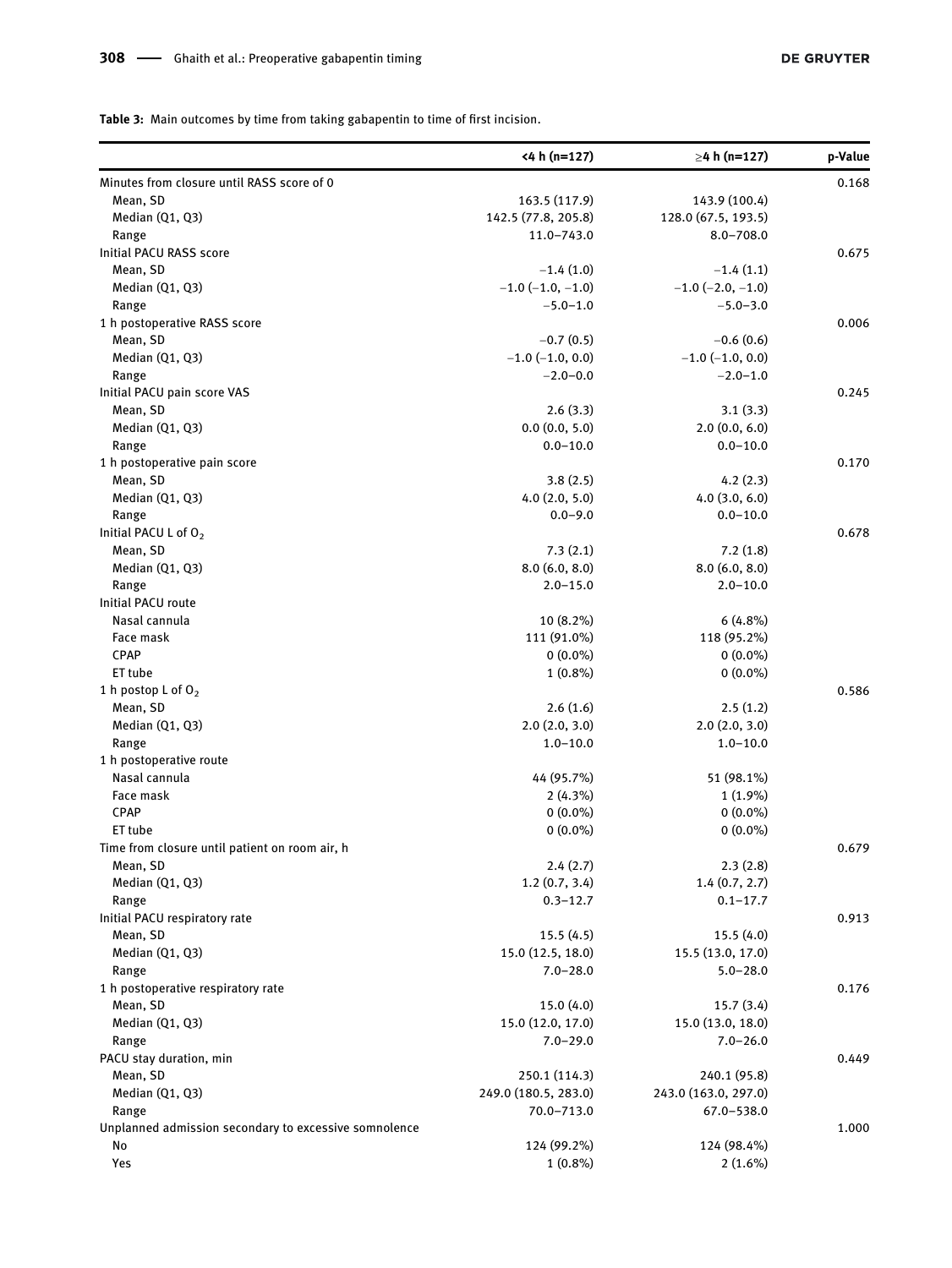#### Table 3: (continued)

|                                   | $<$ 4 h (n=127)   | $\geq$ 4 h (n=127) | p-Value |
|-----------------------------------|-------------------|--------------------|---------|
| Unplanned admission secondary to  |                   |                    | 0.300   |
| reason unrelated to somnolence    |                   |                    |         |
| No                                | 109 (87.2%)       | 115 (92.0%)        |         |
| Yes                               | 16 (12.8%)        | 10 (8.0%)          |         |
| GCS (alertness) initial score     |                   |                    | 0.473   |
| Mean, SD                          | 13.9(1.8)         | 13.6(2.1)          |         |
| Median $(Q1, Q3)$                 | 14.0 (14.0, 15.0) | 14.0 (14.0, 15.0)  |         |
| Range                             | $3.0 - 15.0$      | $6.0 - 15.0$       |         |
| GCS (alertness) 1 h postoperative |                   |                    | 0.463   |
| Mean, SD                          | 14.8(0.4)         | 14.7(1.0)          |         |
| Median $(Q1, Q3)$                 | 15.0 (15.0, 15.0) | 15.0(15.0, 15.0)   |         |
| Range                             | $14.0 - 15.0$     | $11.0 - 15.0$      |         |
| <b>Dizziness</b>                  | $9(7.1\%)$        | $7(5.5\%)$         | 0.797   |
| Nausea/vomiting                   | 31 (24.4%)        | 17 (13.4%)         | 0.036   |
| Urinary retention                 | 18 (14.2%)        | 7(5.5%)            | 0.033   |

CPAP, continuous positive airway pressure; ET, endotracheal; GCS, glasgow coma scale; PACU, postoperative anesthesia care unit; RASS, richmond agitation sedation scale; SD, standard deviation; VAS, visual analog scale.

<span id="page-6-0"></span>Table 4: Results from linear regression for the outcome of time until RASS score of 0.

|                                                                    | <b>Estimate</b> | <b>CI</b> lower<br>estimate | CI upper<br>estimate | p-Value |
|--------------------------------------------------------------------|-----------------|-----------------------------|----------------------|---------|
| Time from taking gaba-<br>pentin to time of first<br>incision, min | $-0.105$        | $-0.232$                    | 0.021                | 0.102   |
| Age, years                                                         | 2.983           | $-2.675$                    | 8.640                | 0.300   |
| Initial PACU RASS score: -12.379                                   |                 | $-26.169$                   | 1.411                | 0.078   |
| Postoperative                                                      | 1.474           | $-0.507$                    | 3.455                | 0.144   |
| narcotics, MME                                                     |                 |                             |                      |         |

CI, confidence interval; MME, morphine milligram equivalents; PACU, postoperative anesthesia care unit; RASS, richmond agitation sedation scale.

postoperative respiratory depression may be smaller in the gynecologic surgery population than other studies have previously shown [\[16,](#page-8-4) [20\]](#page-8-8).

This study found that the adverse outcomes of nausea and vomiting may be decreased when gabapentin is given more than 4 h prior to surgery. Other studies have found the incidence of postoperative nausea and vomiting to be decreased in patients receiving gabapentin [[9,](#page-7-5) [21](#page-8-9), [22](#page-8-10)]. A meta-analysis found a 40% relative risk reduction in postoperative nausea and vomiting in patients who received preoperative gabapentin [[22\]](#page-8-10). This may be attributed to the innate anti-emetic effects [[20](#page-8-8)] of gabapentin and the longer time for gabapentin to be distributed throughout the body. Gabapentin decreases nausea and vomiting symptoms by regulating efferent and afferent neural pathways involved in their production. It is increasingly being utilized in ERAS protocols and for chronic nausea [\[23\]](#page-8-11). Furthermore, this study found that incidents of urinary retention may be decreased when gabapentin is given more than 4 h preoperatively. A meta-analysis of 827 patients found that urinary retention was decreased in patients who received gabapentin

<span id="page-6-1"></span>Table 5: Summary of time until RASS score of 0 by indication.

|                                                                     | Pelvic pain<br>$(n=102)$ | Cancer<br>$(n=28)$ | <b>Prolapse</b><br>$(n=23)$ | Abnormal<br>bleeding $(n=44)$ | Other<br>$(n=58)$ | <b>Total</b><br>$(n=255)$ | p-Value |
|---------------------------------------------------------------------|--------------------------|--------------------|-----------------------------|-------------------------------|-------------------|---------------------------|---------|
| Minutes from<br>closure until<br>time achieved a<br>RASS score of 0 |                          |                    |                             |                               |                   |                           | 0.845   |
| Mean, SD                                                            | 159.88 (124.53)          | 138.40 (78.59)     | 144.95 (116.93)             | 161.80 (92.74)                | 146.18 (104.30)   | 153.47 (109.48)           |         |
| Median (Q1,                                                         | 134.00                   | 129.00             | 95.50                       | 155.00                        | 128.00            | 133.50 (74.00,            |         |
| Q3)                                                                 | (78.75, 208.25)          | (82.00, 193.00)    | (63.50, 186.00)             | (75.00, 216.00)               | (74.00, 168.00)   | 203.50)                   |         |
| Range                                                               | 8.00-743.00              | 30.00-360.00       | 11.00-415.00                | 18.00-370.00                  | 23.00-525.00      | 8.00-743.00               |         |

RASS, richmond agitation sedation scale; SD, standard deviation.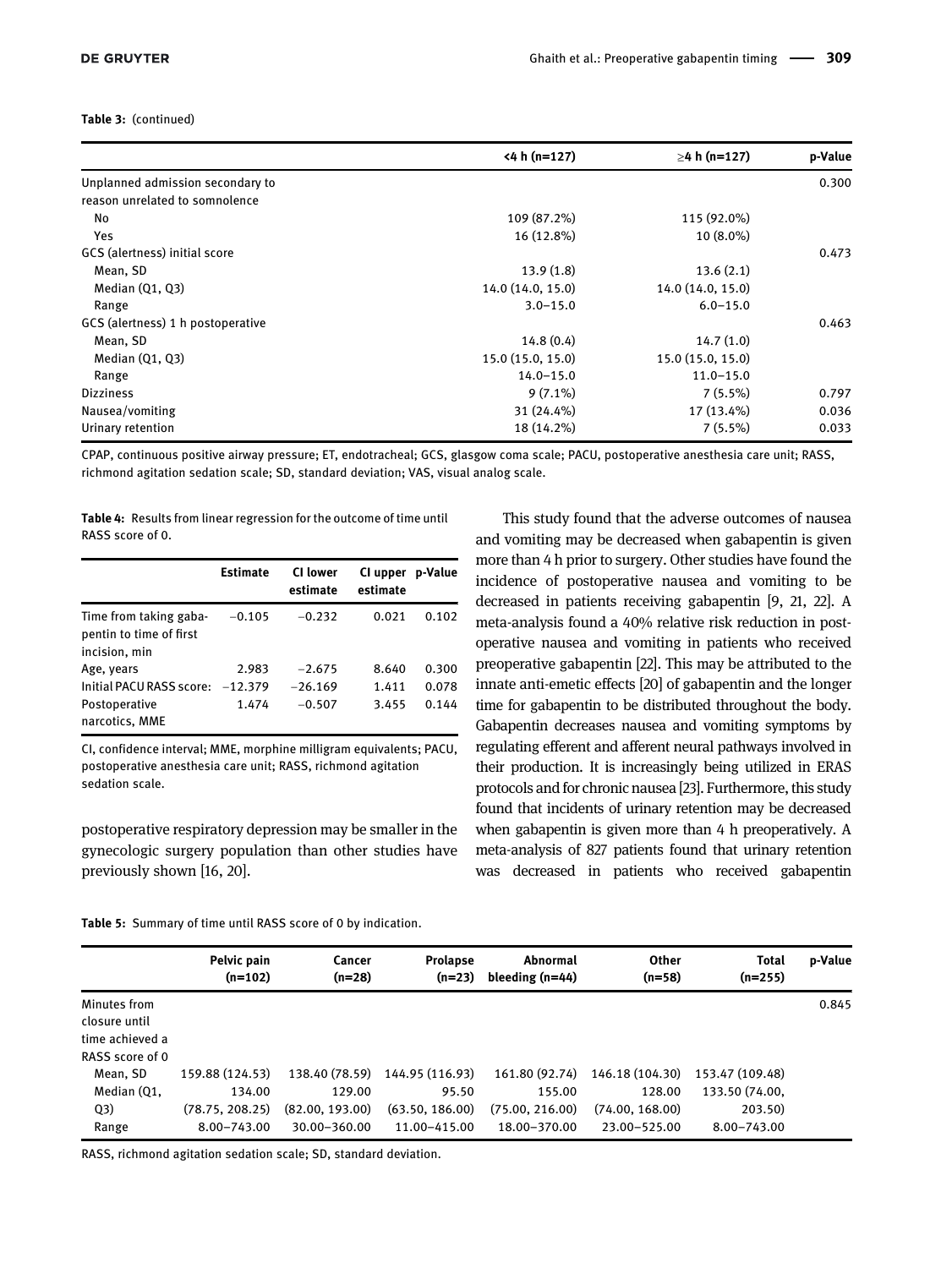preoperatively compared to those who did not, with a 0.57 relative risk [[24](#page-8-12)]. With this understanding and based on the results of this study, the optimal timing of gabapentin administration for nausea, vomiting, and urinary retention is more than 4 h prior to the start of surgery.

#### Research implications

This research study indicates that the risk of postoperative somnolence and respiratory depression may be low in gynecologic surgery patients and that the timing of administration of gabapentin has a minimal effect on postoperative outcomes with the exception of nausea, vomiting, and urinary retention. This study supports the osteopathic theory that the body is a unit and that all systems are interrelated. Optimizing a patient's preoperative milieu will promote postoperative recovery through support of self-healing and self-regulation. Further research can be conducted to study the optimal timing of gabapentin administration relative to the surgical indication, the procedure performed, and whether the individual patients have a chronic pain history.

#### Strengths and limitations

This is the first study to analyze the effects of the timing of preoperative gabapentin administration on postoperative clinical outcomes in gynecologic surgeries. This study analyzed all major gynecologic procedures, indications, and types of procedure, enabling generalizability in gynecologic surgery as a whole.

This study has limitations that should be considered, including the inherent bias of a retrospective study design. This study relied upon perioperative staff to monitor and record patient outcomes, meaning that this is prone to misclassification error and general variability in how different staff members assess patient outcomes. However, because this limitation effects all patients equally in the study, the main outcomes can still be compared across the two groups. This bias is further decreased because the study was conducted at a single institution with standard training and education of perioperative staff. Further, in the 4 h or more group, the patients reported the reported time of gabapentin administration because they took gabapentin prior to arrival for surgery. This could be limited by the recall bias of the patients. Additionally, the results are undoubtedly impacted by confounding variables that would be better accounted for with future prospective, randomized controlled trials.

# Conclusions

Administration of gabapentin less than 4 h or greater than 4 h preoperatively does not significantly affect postoperative somnolence or respiratory depression. Those who took gabapentin four or more hours prior to surgery had significantly less adverse outcomes of nausea/vomiting and urinary retention as compared to those who took it within 4 h of surgery.

Research funding: None reported.

Author contributions: All authors provided substantial contributions to conception and design, acquisition of data, or analysis and interpretation of data; all authors drafted the article or revised it critically for important intellectual content; all authors gave final approval of the version of the article to be published; and all authors agree to be accountable for all aspects of the work in ensuring that questions related to the accuracy or integrity of any part of the work are appropriately investigated and resolved.

Competing interests: None reported.

**Ethical approval:** The Mayo Clinic Institutional Review Board (IRB number: 20-003782) deemed our study exempt.

# References

- <span id="page-7-0"></span>1. Ljungqvist O, Scott M, Fearon KC. Enhanced recovery after surgery: a review. JAMA Surg 2017;152:292–8.
- <span id="page-7-1"></span>2. Bordoni B, Escher AR Jr. Osteopathic principles: the inspiration of every science is its change. Cureus 2021;13:e12478.
- <span id="page-7-2"></span>3. Nelson G, Kalogera E, Dowdy SC. Enhanced recovery pathways in gynecologic oncology. Gynecol Oncol 2014;135:586–94.
- <span id="page-7-3"></span>4. Simpson JC, Bao X, Agarwala A. Pain management in enhanced recovery after surgery (ERAS) protocols. Clin Colon Rectal Surg 2019;32:121–8.
- 5. Enhanced recovery after surgery. Aana.com. [https://www.aana.](https://www.aana.com/practice/clinical-practice-resources/enhanced-recovery-after-surgery) [com/practice/clinical-practice-resources/enhanced-recovery](https://www.aana.com/practice/clinical-practice-resources/enhanced-recovery-after-surgery)[after-surgery](https://www.aana.com/practice/clinical-practice-resources/enhanced-recovery-after-surgery) [Accessed 13 Dec 2021].
- <span id="page-7-4"></span>6. Nelson G, Bakkum-Gamez J, Kalogera E, Glaser G, Altman A, Meyer LA, et al. Guidelines for perioperative care in gynecologic/ oncology: Enhanced Recovery After Surgery (ERAS) Society recommendations-2019 update. Int J Gynecol Cancer 2019;29: 651–68.
- 7. Alayed N, Alghanaim N, Tan X, Tulandi T. Preemptive use of gabapentin in abdominal hysterectomy: a systematic review and meta-analysis. Obstet Gynecol 2014;123:1221–9.
- 8. Frouzanfard F, Fazel MR, Abolhasani A, Fakharian E, Mousavi G, Moravveji A. Effects of gabapentin on pain and opioid consumption after abdominal hysterectomy. Pain Res Manag 2013;18:94–6.
- <span id="page-7-5"></span>9. Ho KY, Gan TJ, Habib AS. Gabapentin and postoperative pain–a systematic review of randomized controlled trials. Pain 2006; 126:91–101.